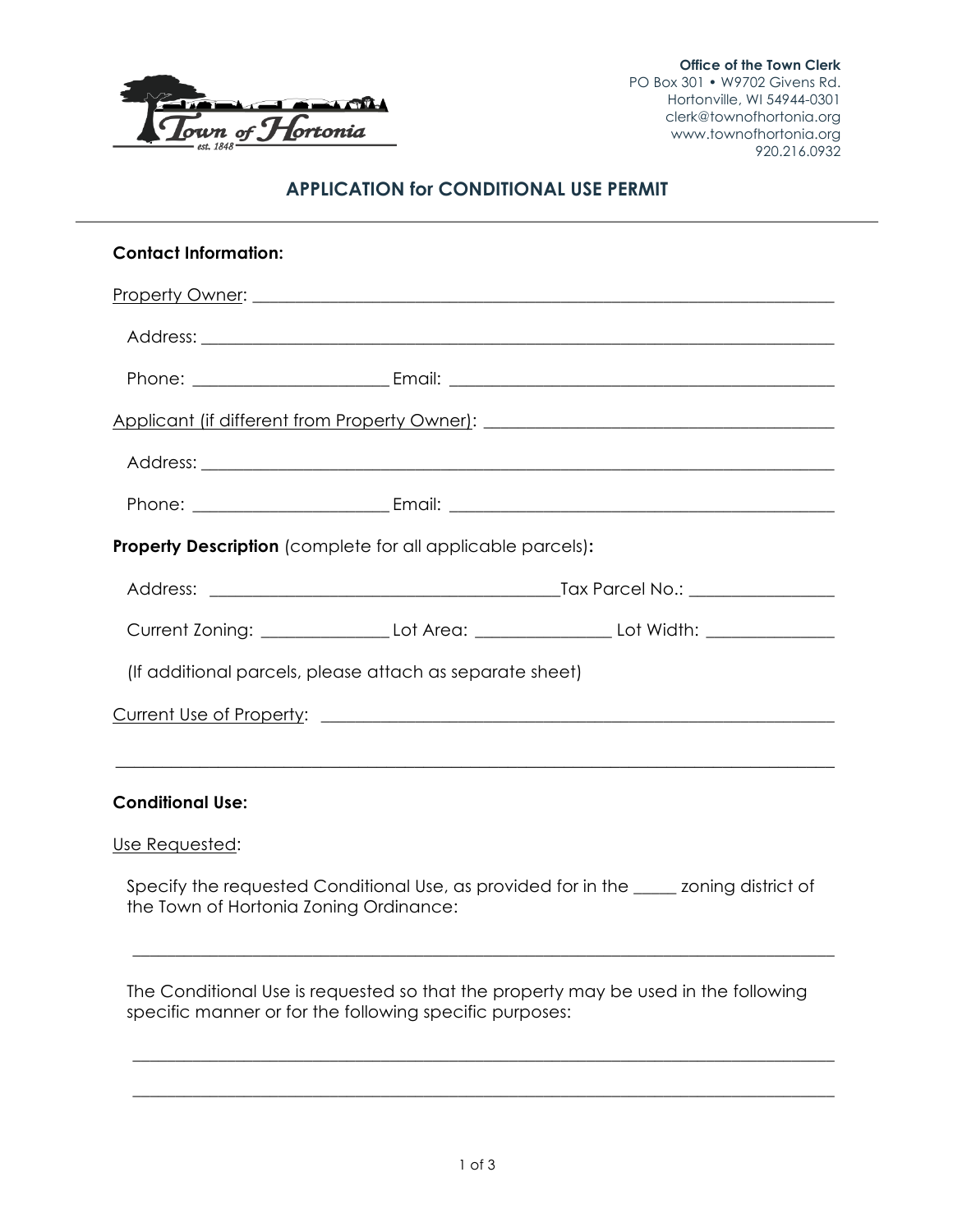# Additional Comments (if any):

#### Conditions Imposed:

As per Chapter 60.62(4e), Wis. Stats., the conditions imposed on a Conditional Use Permit shall be:

\_\_\_\_\_\_\_\_\_\_\_\_\_\_\_\_\_\_\_\_\_\_\_\_\_\_\_\_\_\_\_\_\_\_\_\_\_\_\_\_\_\_\_\_\_\_\_\_\_\_\_\_\_\_\_\_\_\_\_\_\_\_\_\_\_\_\_\_\_\_\_\_\_\_\_\_\_\_\_\_\_\_

\_\_\_\_\_\_\_\_\_\_\_\_\_\_\_\_\_\_\_\_\_\_\_\_\_\_\_\_\_\_\_\_\_\_\_\_\_\_\_\_\_\_\_\_\_\_\_\_\_\_\_\_\_\_\_\_\_\_\_\_\_\_\_\_\_\_\_\_\_\_\_\_\_\_\_\_\_\_\_\_\_\_

\_\_\_\_\_\_\_\_\_\_\_\_\_\_\_\_\_\_\_\_\_\_\_\_\_\_\_\_\_\_\_\_\_\_\_\_\_\_\_\_\_\_\_\_\_\_\_\_\_\_\_\_\_\_\_\_\_\_\_\_\_\_\_\_\_\_\_\_\_\_\_\_\_\_\_\_\_\_\_\_\_\_

- a. Related to the purpose of this Chapter.
- b. Based upon substantial evidence. For the purposes of this Section, substantial evidence shall include facts and information, other than merely personal preference or speculation, directly pertaining to the requirements and conditions an applicant must meet to obtain a Conditional Use Permit and that reasonable persons would accept in support of a conclusion.
- c. Reasonable and, to the extent practicable, measurable.

#### **Application Checklist**:

The purpose of the Application Checklist is to ensure a complete submittal has been prepared and to expedite the review process. Please complete the checklist in full by using one of the following symbol codes.

|  | Included with Application |  | Appears Inapplicable |
|--|---------------------------|--|----------------------|
|--|---------------------------|--|----------------------|

| Code | <b>Conditional Use Permit Application Submittal Requirements</b>                                |
|------|-------------------------------------------------------------------------------------------------|
|      | One copy of the deed                                                                            |
|      | Boundaries and dimensions of the property                                                       |
|      | All existing structures                                                                         |
|      | All existing building setbacks                                                                  |
|      | Zoning district of abutting properties                                                          |
|      | Location of the well(s) and sanitary system(s) and their distance to lot lines<br>and buildings |